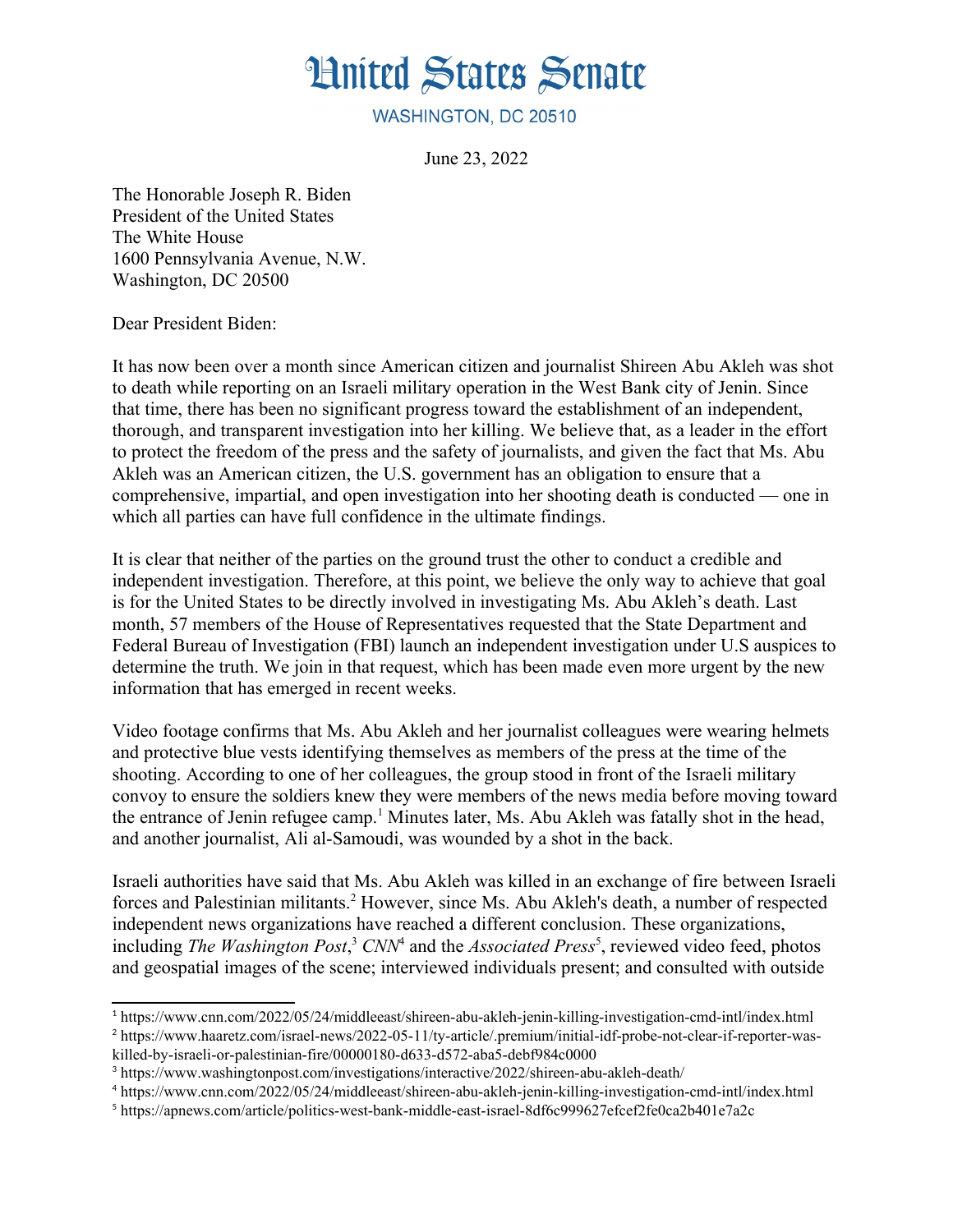experts. They have concluded that there was no Palestinian gunfire emanating from the location of the shooting at the time of Ms. Abu Akleh's killing.

<span id="page-1-0"></span>Israeli military authorities have stated that it is vital to their investigation that the Palestinian Authority provide them with the bullet removed from Ms. Abu Akleh's head. The Palestinian Authority has refused this request, stating that it will only provide the bullet to an outside third party or UN investigation.<sup>[6](#page-1-1)</sup> On May 26, the Palestinian Authority's investigation concluded that an Israeli soldier deliberately shot Ms. Abu Akleh in the head with an armor piercing bullet. Israeli Minister of Defense Gantz responded that, "Any claim that the IDF intentionally harms iournalists or uninvolved civilians, is a blatant lie."<sup>[7](#page-1-3)</sup> This impasse further underscores the need for the U.S to be directly involved in any investigation.

<span id="page-1-4"></span>On the day Shireen Abu Akleh was shot and killed, an Israeli military spokesperson, Ran Kochav, stated that Ms. Abu Akleh and her film crew "were armed with cameras, if you'll permit me to say so."<sup>[8](#page-1-5)</sup> We know you agree that journalists must be able to perform their jobs without fear of attack. As you stated just weeks ago on World Press Freedom Day: "The free press is not the enemy of the people. Quite the opposite…the free press is the guardian of truth."[9](#page-1-7) In order to protect freedom of the press, a thorough and transparent investigation under U.S. auspices must be conducted to get to the truth and provide accountability for the killing of this American citizen and journalist.

<span id="page-1-6"></span>Thank you for your timely consideration of this matter. We respectfully look forward to your response.

<span id="page-1-2"></span>Sincerely,

Chris Van Hollen United States Senator

Tammy Baldwin United States Senator

<span id="page-1-1"></span>[<sup>6</sup>](#page-1-0) https://www.jpost.com/arab-israeli-conflict/article-706666

<span id="page-1-3"></span>[<sup>7</sup>](#page-1-2) https://www.timesofisrael.com/pa-probe-claims-idf-deliberately-shot-journalist-as-she-fled-israel-a-blatant-lie/

<span id="page-1-5"></span>[<sup>8</sup>](#page-1-4) https://www.timesofisrael.com/veteran-al-jazeera-journalist-shot-dead-during-israeli-raid-in-jenin/

<span id="page-1-7"></span>[<sup>9</sup>](#page-1-6) https://www.whitehouse.gov/briefing-room/statements-releases/2022/05/03/statement-by-president-joe-biden-onthe-occasion-of-world-press-freedom-day-2022/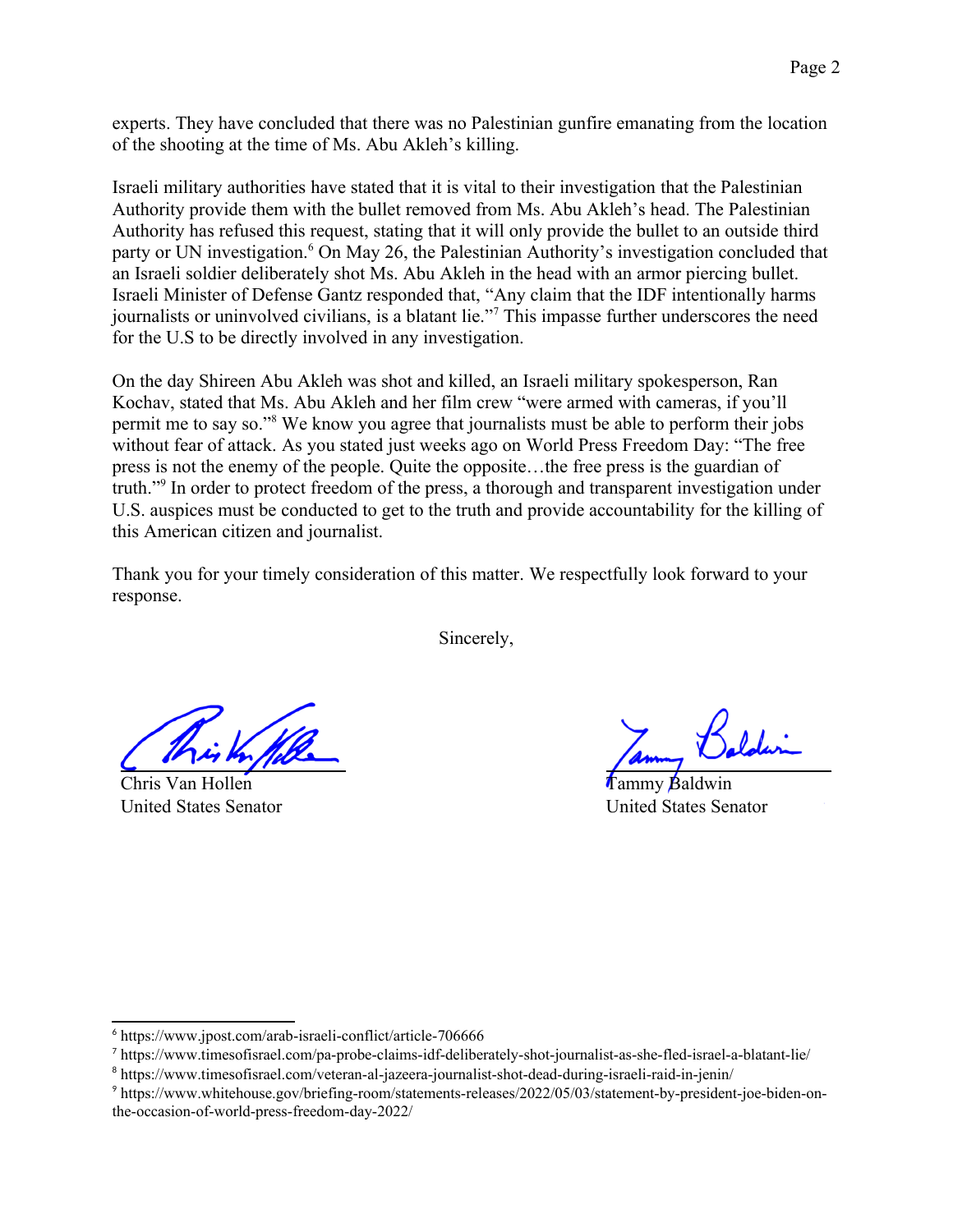Thomad Brown

Sherrod Brown United States Senator

Tammy Ovekworth

United States Senator

Martin Heinrich United States Senator

Angus S. King, Jr. United States Senator

Patrick Leahy United States Senator

Thomas R. Carper United States Senator

Richard J. Durbin United States Senator

Tim Kaine United States Senator

Klahch

Amy Klobuchar United States Senator

en Ray

Ben Ray Luján United States Senator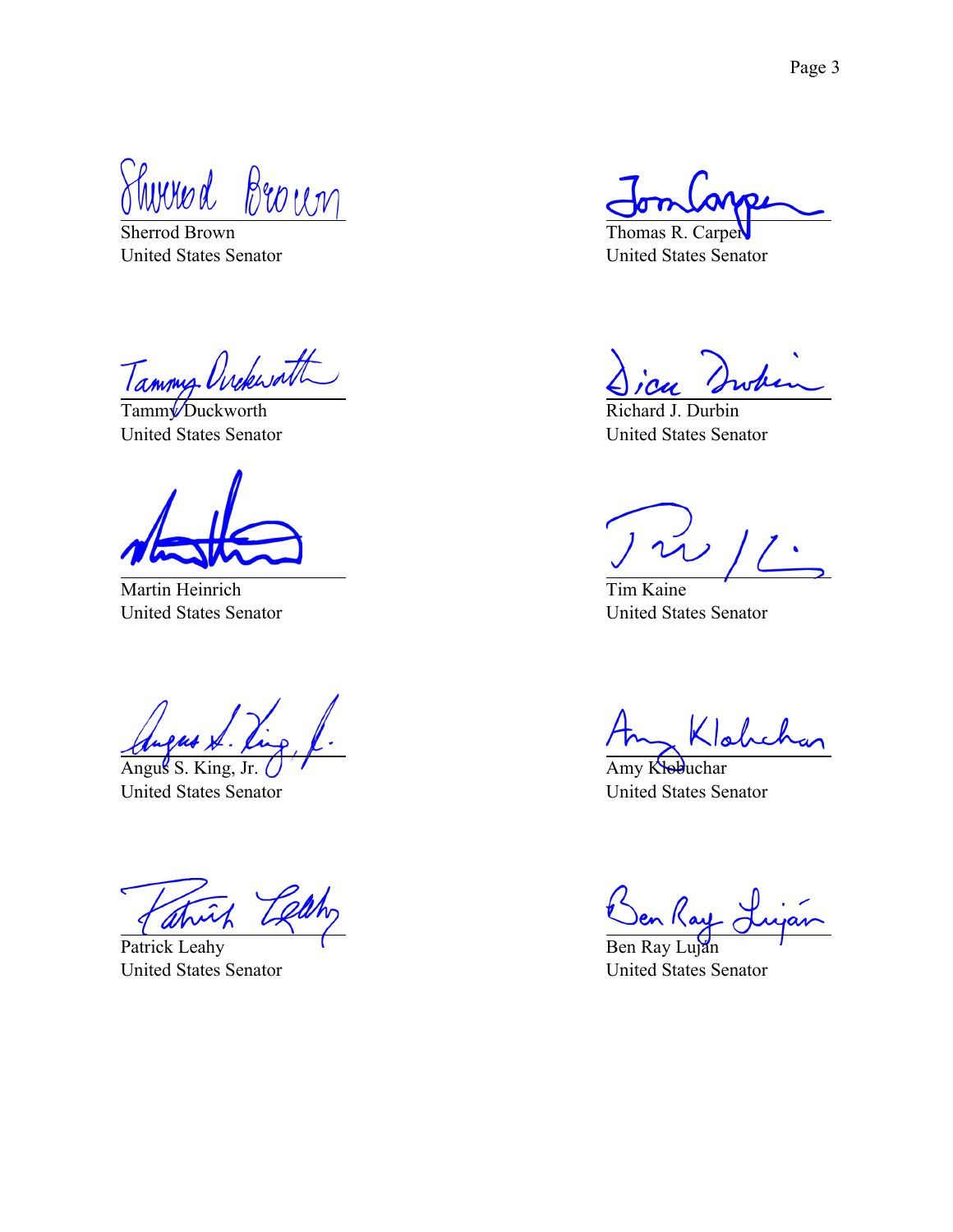Edward J. Mar<br>Edward J. Markey

United States Senator

Christopher S. Murphy United States Senator

 $\Omega$ 

Jack Reed United States Senator

Sctro

Brian Schatz United States Senator

in

Tina Smith United States Senator

Jeffrey A. Merkley

United States Senator

Patty Murr United States Senator

Bernard Sanders United States Senator

Sanne Shaheen

Jeanne Shaheen United States Senator

 $R.$ ,  $R$   $N+2$ 

Raphael G. Warnock United States Senator